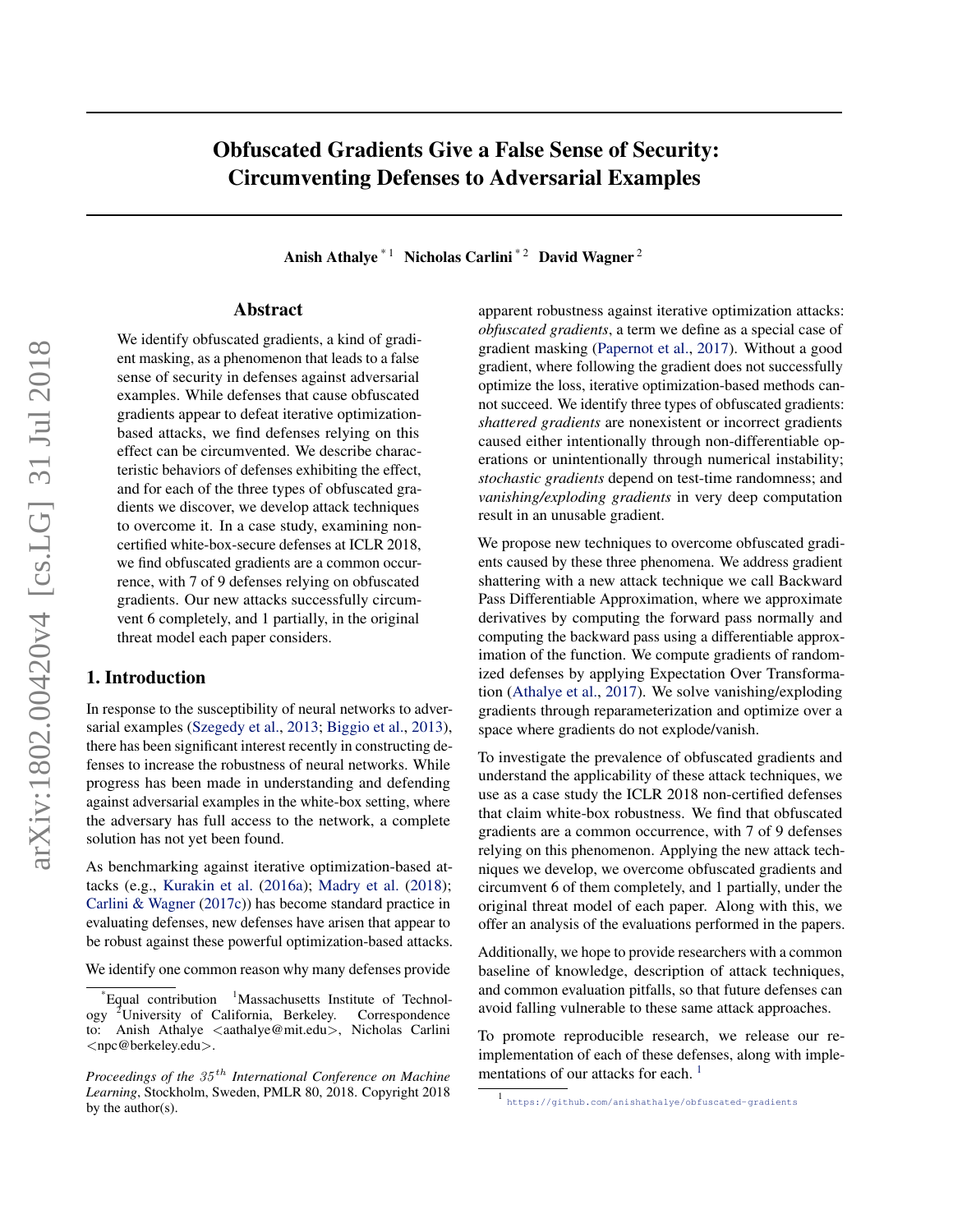## 2. Preliminaries

## 2.1. Notation

We consider a neural network  $f(\cdot)$  used for classification where  $f(x)$  represents the probability that image x corresponds to label i. We classify images, represented as  $x \in [0, 1]^{w \cdot h \cdot c}$  for a c-channel image of width w and height h. We use  $f^j(\cdot)$  to refer to layer j of the neural network, and  $f^{1..j}(\cdot)$  the composition of layers 1 through j. We denote the classification of the network as  $c(x) = \arg \max_i f(x)_i$ , and  $c^*(x)$  denotes the true label.

### 2.2. Adversarial Examples

Given an image x and classifier  $f(\cdot)$ , an adversarial example [\(Szegedy et al.,](#page-9-0) [2013\)](#page-9-0)  $x'$  satisfies two properties:  $\mathcal{D}(x, x')$ is small for some distance metric D, and  $c(x') \neq c^*(x)$ . That is, for images, x and  $x'$  appear visually similar but  $x'$ is classified incorrectly.

In this paper, we use the  $\ell_{\infty}$  and  $\ell_2$  distortion metrics to measure similarity. Two images which have a small distortion under either of these metrics will appear visually identical. We report  $\ell_{\infty}$  distance in the normalized [0, 1] space, so that a distortion of 0.031 corresponds to  $8/256$ , and  $\ell_2$  distance as the total root-mean-square distortion normalized by the total number of pixels (as is done in prior work).

#### 2.3. Datasets & Models

We evaluate these defenses on the same datasets on which they claim robustness.

If a defense argues security on MNIST and any other dataset, we only evaluate the defense on the larger dataset. On MNIST and CIFAR-10, we evaluate defenses over the entire test set and generate untargeted adversarial examples. On ImageNet, we evaluate over 1000 randomly selected images in the test set, construct *targeted* adversarial examples with randomly selected target classes, and report attack success rate in addition to model accuracy. Generating targeted adversarial examples is a strictly harder problem that we believe is a more meaningful metric for evaluating attacks.  $2$  Conversely, for a defender, the harder task is to argue robustness to untargeted attacks.

We use standard models for each dataset. For MNIST we use a standard 5-layer convolutional neural network which reaches 99.3% accuracy. On CIFAR-10 we train a wide ResNet [\(Zagoruyko & Komodakis,](#page-9-0) [2016;](#page-9-0) [He et al.,](#page-8-0) [2016\)](#page-8-0) to 95% accuracy. For ImageNet we use the InceptionV3 [\(Szegedy et al.,](#page-9-0) [2016\)](#page-9-0) network which reaches 78.0% top-1 and 93.9% top-5 accuracy.

#### 2.4. Threat Models

Prior work considers adversarial examples in white-box and black-box threat models. In this paper, we consider defenses designed for the *white-box* setting, where the adversary has full access to the neural network classifier (architecture and weights) and defense, but not test-time randomness (only the distribution). We evaluate each defense under the threat model under which it claims to be secure (e.g., bounded  $\ell_{\infty}$ ) distortion of  $\epsilon = 0.031$ . It often easy to find imperceptibly perturbed adversarial examples by violating the threat model, but by doing so under the original threat model, we show that the original evaluations were inadequate and the claims of defenses' security were incorrect.

#### 2.5. Attack Methods

We construct adversarial examples with iterative optimization-based methods. For a given instance x, these attacks attempt to search for a  $\delta$  such that  $c(x + \delta) \neq c^*(x)$  either minimizing  $\|\delta\|$ , or maximizing the classification loss on  $f(x + \delta)$ . To generate  $\ell_{\infty}$  bounded adversarial examples we use Projected Gradient Descent (PGD) confined to a specified  $\ell_{\infty}$  ball; for  $\ell_2$ , we use the Lagrangian relaxation of [Carlini & Wagner](#page-8-0) [\(2017c\)](#page-8-0). We use between 100 and 10,000 iterations of gradient descent, as needed to obtain convergance. The specific choice of optimizer is far less important than choosing to use iterative optimization-based methods [\(Madry et al.,](#page-9-0) [2018\)](#page-9-0).

## 3. Obfuscated Gradients

A defense is said to cause *gradient masking* if it "does not have useful gradients" for generating adversarial examples [\(Papernot et al.,](#page-9-0) [2017\)](#page-9-0); gradient masking is known to be an incomplete defense to adversarial examples [\(Papernot](#page-9-0) [et al.,](#page-9-0) [2017;](#page-9-0) Tramèr et al., [2018\)](#page-9-0). Despite this, we observe that 7 of the ICLR 2018 defenses rely on this effect.

To contrast from previous defenses which cause gradient masking by learning to break gradient descent (e.g., by learning to make the gradients point the wrong direction [\(Tramer`](#page-9-0) [et al.,](#page-9-0) [2018\)](#page-9-0)), we refer to the case where defenses are *designed* in such a way that the constructed defense necessarily causes gradient masking as *obfuscated gradients*. We discover three ways in which defenses obfuscate gradients (we use this word because in these cases, it is the defense creator who has obfuscated the gradient information); we briefly define and discuss each of them.

Shattered Gradients are caused when a defense is nondifferentiable, introduces numeric instability, or otherwise causes a gradient to be *nonexistent or incorrect*. Defenses that cause gradient shattering can do so unintentionally, by using differentiable operations but where following the gradient does not maximize classification loss globally.

<sup>&</sup>lt;sup>2</sup>Misclassification is a less meaningful metric on ImageNet, where a misclassification of closely related classes (e.g., a German shepherd classified as a Doberman) may not be meaningful.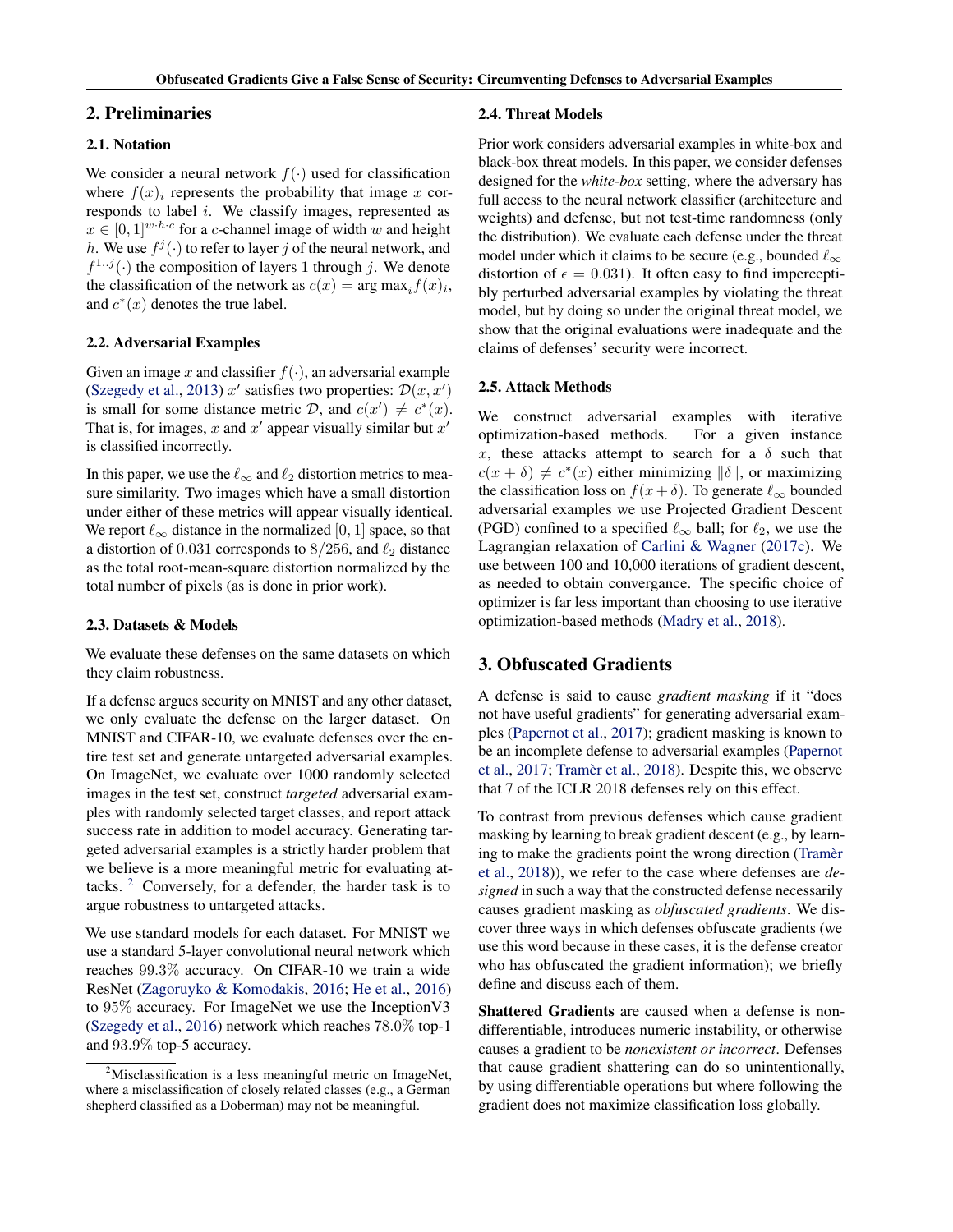Stochastic Gradients are caused by randomized defenses, where either the network itself is randomized or the input is randomly transformed before being fed to the classifier, causing the gradients to become randomized. This causes methods using a single sample of the randomness to incorrectly estimate the true gradient.

Exploding & Vanishing Gradients are often caused by defenses that consist of multiple iterations of neural network evaluation, feeding the output of one computation as the input of the next. This type of computation, when unrolled, can be viewed as an extremely deep neural network evaluation, which can cause vanishing/exploding gradients.

#### 3.1. Identifying Obfuscated & Masked Gradients

Some defenses intentionally break gradient descent and cause obfuscated gradients. However, others defenses *unintentionally* break gradient descent, but the cause of gradient descent being broken is a direct result of the design of the neural network. We discuss below characteristic behaviors of defenses which cause this to occur. These behaviors may not perfectly characterize all cases of masked gradients.

One-step attacks perform better than iterative attacks. Iterative optimization-based attacks applied in a white-box setting are strictly stronger than single-step attacks and should give strictly superior performance. If single-step methods give performance superior to iterative methods, it is likely that the iterative attack is becoming stuck in its optimization search at a local minimum.

Black-box attacks are better than white-box attacks. The black-box threat model is a strict subset of the whitebox threat model, so attacks in the white-box setting should perform better; if a defense is obfuscating gradients, then black-box attacks (which do not use the gradient) often perform better than white-box attacks [\(Papernot et al.,](#page-9-0) [2017\)](#page-9-0).

Unbounded attacks do not reach 100% success. With unbounded distortion, any classifier should have  $0\%$  robustness to attack. If an attack does not reach 100% success with sufficiently large distortion bound, this indicates the attack is not performing optimally against the defense, and the attack should be improved.

Random sampling finds adversarial examples. Bruteforce random search (e.g., randomly sampling  $10<sup>5</sup>$  or more points) within some  $\epsilon$ -ball should not find adversarial examples when gradient-based attacks do not.

Increasing distortion bound does not increase success. A larger distortion bound should monotonically increase attack success rate; significantly increasing distortion bound should result in significantly higher attack success rate.

## 4. Attack Techniques

Generating adversarial examples through optimizationbased methods requires useful gradients obtained through backpropagation [\(Rumelhart et al.,](#page-9-0) [1986\)](#page-9-0). Many defenses therefore either intentionally or unintentionally cause gradient descent to fail because of obfuscated gradients caused by gradient shattering, stochastic gradients, or vanishing/exploding gradients. We discuss a number of techniques that we develop to overcome obfuscated gradients.

#### 4.1. Backward Pass Differentiable Approximation

Shattered gradients, caused either unintentionally, e.g. by numerical instability, or intentionally, e.g. by using nondifferentiable operations, result in nonexistent or incorrect gradients. To attack defenses where gradients are not readily available, we introduce a technique we call Backward Pass Differentiable Approximation (BPDA)<sup>3</sup>.

## 4.1.1. A SPECIAL CASE: THE STRAIGHT-THROUGH ESTIMATOR

As a special case, we first discuss what amounts to the straight-through estimator [\(Bengio et al.,](#page-8-0) [2013\)](#page-8-0) applied to constructing adversarial examples.

Many non-differentiable defenses can be expressed as follows: given a pre-trained classifier  $f(\cdot)$ , construct a preprocessor  $g(\cdot)$  and let the secured classifier  $\hat{f}(x) = f(g(x))$ where the preprocessor  $g(\cdot)$  satisfies  $g(x) \approx x$  (e.g., such a  $g(\cdot)$  may perform image denoising to remove the adversar-ial perturbation, as in [Guo et al.](#page-8-0) [\(2018\)](#page-8-0)). If  $g(\cdot)$  is smooth and differentiable, then computing gradients through the combined network  $\hat{f}$  is often sufficient to circumvent the defense [\(Carlini & Wagner,](#page-8-0) [2017b\)](#page-8-0). However, recent work has constructed functions  $q(.)$  which are neither smooth nor differentiable, and therefore can not be backpropagated through to generate adversarial examples with a white-box attack that requires gradient signal.

Because g is constructed with the property that  $g(x) \approx x$ , we can approximate its derivative as the derivative of the identity function:  $\nabla_x g(x) \approx \nabla_x x = 1$ . Therefore, we can approximate the derivative of  $f(g(x))$  at the point  $\hat{x}$  as:

$$
\nabla_x f(g(x))|_{x=\hat{x}} \approx \nabla_x f(x)|_{x=g(\hat{x})}
$$

This allows us to compute gradients and therefore mount a white-box attack. Conceptually, this attack is simple. We perform forward propagation through the neural network as usual, but on the backward pass, we replace  $g(\cdot)$  with the identity function. In practice, the implementation can be expressed in an even simpler way: we approximate  $\nabla_x f(g(x))$ by evaluating  $\nabla_x f(x)$  at the point  $g(x)$ . This gives us an

<sup>&</sup>lt;sup>3</sup>The BPDA approach can be used on an arbitrary network, even if it is already differentiable, to obtain a more useful gradient.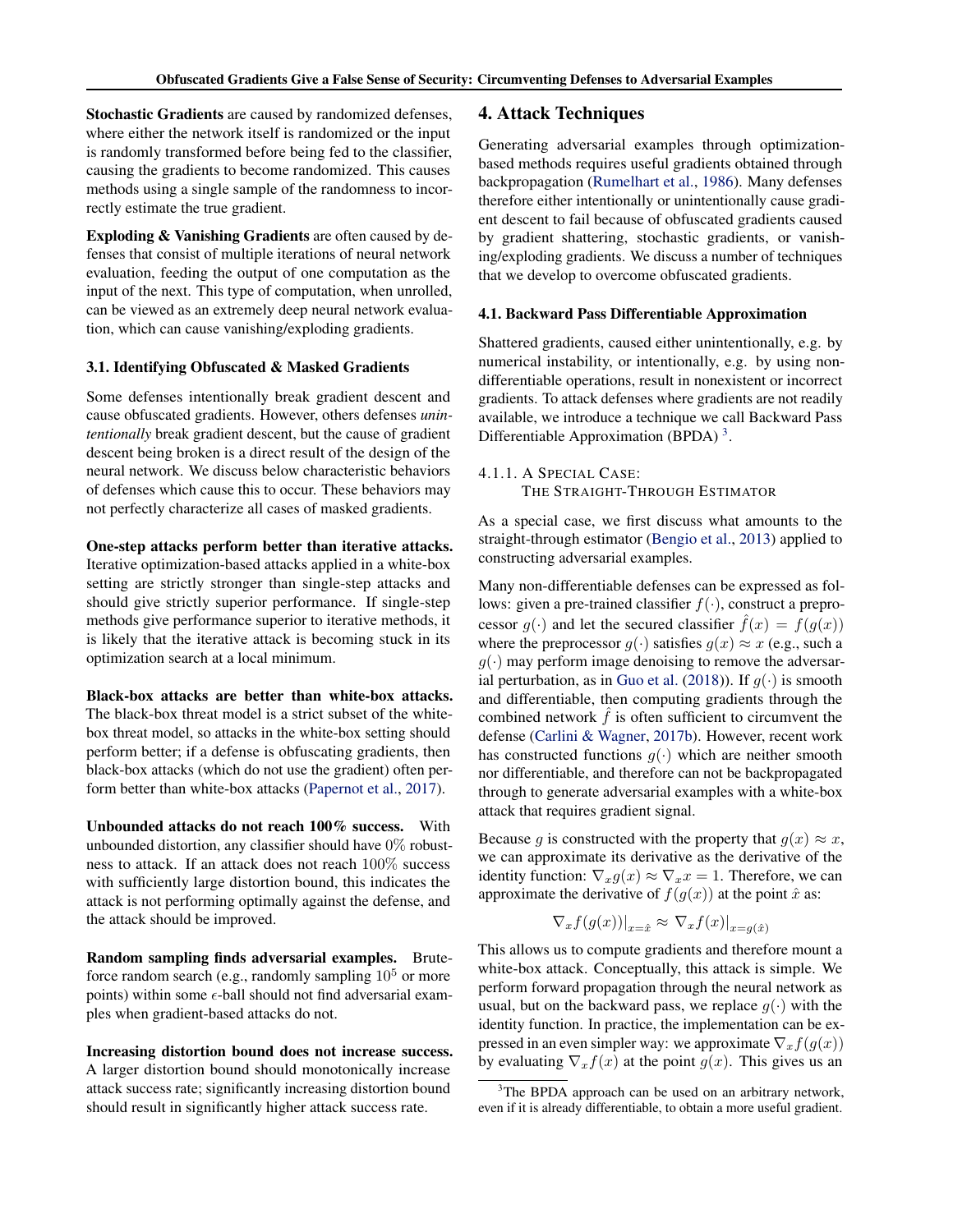<span id="page-3-0"></span>approximation of the true gradient, and while not perfect, is sufficiently useful that when averaged over many iterations of gradient descent still generates an adversarial example. The math behind the validity of this approach is similar to the special case.

#### 4.1.2. GENERALIZED ATTACK: BPDA

While the above attack is effective for a simple class of networks expressible as  $f(g(x))$  when  $g(x) \approx x$ , it is not fully general. We now generalize the above approach into our full attack, which we call Backward Pass Differentiable Approximation (BPDA).

Let  $f(\cdot) = f^{1 \dots j}(\cdot)$  be a neural network, and let  $f^i(\cdot)$  be a non-differentiable (or not usefully-differentiable) layer. To approximate  $\nabla_x f(x)$ , we first find a differentiable approximation  $g(x)$  such that  $g(x) \approx f^{i}(x)$ . Then, we can approximate  $\nabla_x f(x)$  by performing the forward pass through  $f(\cdot)$ (and in particular, computing a forward pass through  $f^i(x)$ ), but on the backward pass, replacing  $f^i(x)$  with  $g(x)$ . Note that we perform this replacement only on the backward pass.

As long as the two functions are similar, we find that the slightly inaccurate gradients still prove useful in constructing an adversarial example. Applying BPDA often requires more iterations of gradient descent than without because each individual gradient descent step is not exactly correct.

We have found applying BPDA is often necessary: replacing  $f^{i}(\cdot)$  with  $g(\cdot)$  on both the forward and backward pass is either completely ineffective (e.g. with [Song et al.](#page-9-0) [\(2018\)](#page-9-0)) or many times less effective (e.g. with [Buckman et al.](#page-8-0) [\(2018\)](#page-8-0)).

#### 4.2. Attacking Randomized Classifiers

Stochastic gradients arise when using randomized transformations to the input before feeding it to the classifier or when using a stochastic classifier. When using optimizationbased attacks on defenses that employ these techniques, it is necessary to estimate the gradient of the stochastic function.

Expectation over Transformation. For defenses that employ randomized transformations to the input, we apply Expectation over Transformation (EOT) [\(Athalye et al.,](#page-8-0) [2017\)](#page-8-0) to correctly compute the gradient over the expected transformation to the input.

When attacking a classifier  $f(\cdot)$  that first randomly transforms its input according to a function  $t(\cdot)$  sampled from a distribution of transformations  $T$ , EOT optimizes the expectation over the transformation  $\mathbb{E}_{t \sim T} f(t(x))$ . The optimization problem can be solved by gradient descent, noting that  $\nabla \mathbb{E}_{t \sim T} f(t(x)) = \mathbb{E}_{t \sim T} \nabla f(t(x))$ , differentiating through the classifier and transformation, and approximating the expectation with samples at each gradient descent step.

#### 4.3. Reparameterization

We solve vanishing/exploding gradients by reparameterization. Assume we are given a classifier  $f(g(x))$  where  $g(\cdot)$ performs some optimization loop to transform the input  $x$ to a new input  $\hat{x}$ . Often times, this optimization loop means that differentiating through  $g(\cdot)$ , while possible, yields exploding or vanishing gradients.

To resolve this, we make a change-of-variable  $x = h(z)$ for some function  $h(\cdot)$  such that  $g(h(z)) = h(z)$  for all z, but  $h(\cdot)$  is differentiable. For example, if  $q(\cdot)$  projects samples to some manifold in a specific manner, we might construct  $h(z)$  to return points exclusively on the manifold. This allows us to compute gradients through  $f(h(z))$  and thereby circumvent the defense.

## 5. Case Study: ICLR 2018 Defenses

As a case study for evaluating the prevalence of obfuscated gradients, we study the ICLR 2018 non-certified defenses that argue robustness in a white-box threat model. Each of these defenses argues a high robustness to adaptive, whitebox attacks. We find that seven of these nine defenses rely on this phenomenon, and we demonstrate that our techniques can completely circumvent six of those (and partially circumvent one) that rely on obfuscated gradients. We omit two defenses with provable security claims [\(Raghunathan](#page-9-0) [et al.,](#page-9-0) [2018;](#page-9-0) [Sinha et al.,](#page-9-0) [2018\)](#page-9-0) and one that only argues black-box security (Tramèr et al., [2018\)](#page-9-0). We include one paper, [Ma et al.](#page-9-0) [\(2018\)](#page-9-0), that was not proposed as a defense *per se*, but suggests a method to detect adversarial examples.

There is an asymmetry in attacking defenses versus constructing robust defenses: to show a defense can be bypassed, it is only necessary to demonstrate one way to do so; in contrast, a defender must show no attack can succeed.

Table [1](#page-4-0) summarizes our results. Of the 9 accepted papers, 7 rely on obfuscated gradients. Two of these defenses argue robustness on ImageNet, a much harder task than CIFAR-10; and one argues robustness on MNIST, a much easier task than CIFAR-10. As such, comparing defenses across datasets is difficult.

#### 5.1. Non-obfuscated Gradients

#### 5.1.1. ADVERSARIAL TRAINING

Defense Details. Originally proposed by [Goodfellow](#page-8-0) [et al.](#page-8-0) [\(2014b\)](#page-8-0), adversarial training solves a min-max game through a conceptually simple process: train on adversarial examples until the model learns to classify them correctly. Given training data X and loss function  $\ell(\cdot)$ , standard training chooses network weights  $\theta$  as

$$
\theta^* = \underset{\theta}{\arg\min} \mathop{\mathbb{E}}_{(x,y)\in\mathcal{X}} \ell(x; y; F_{\theta}).
$$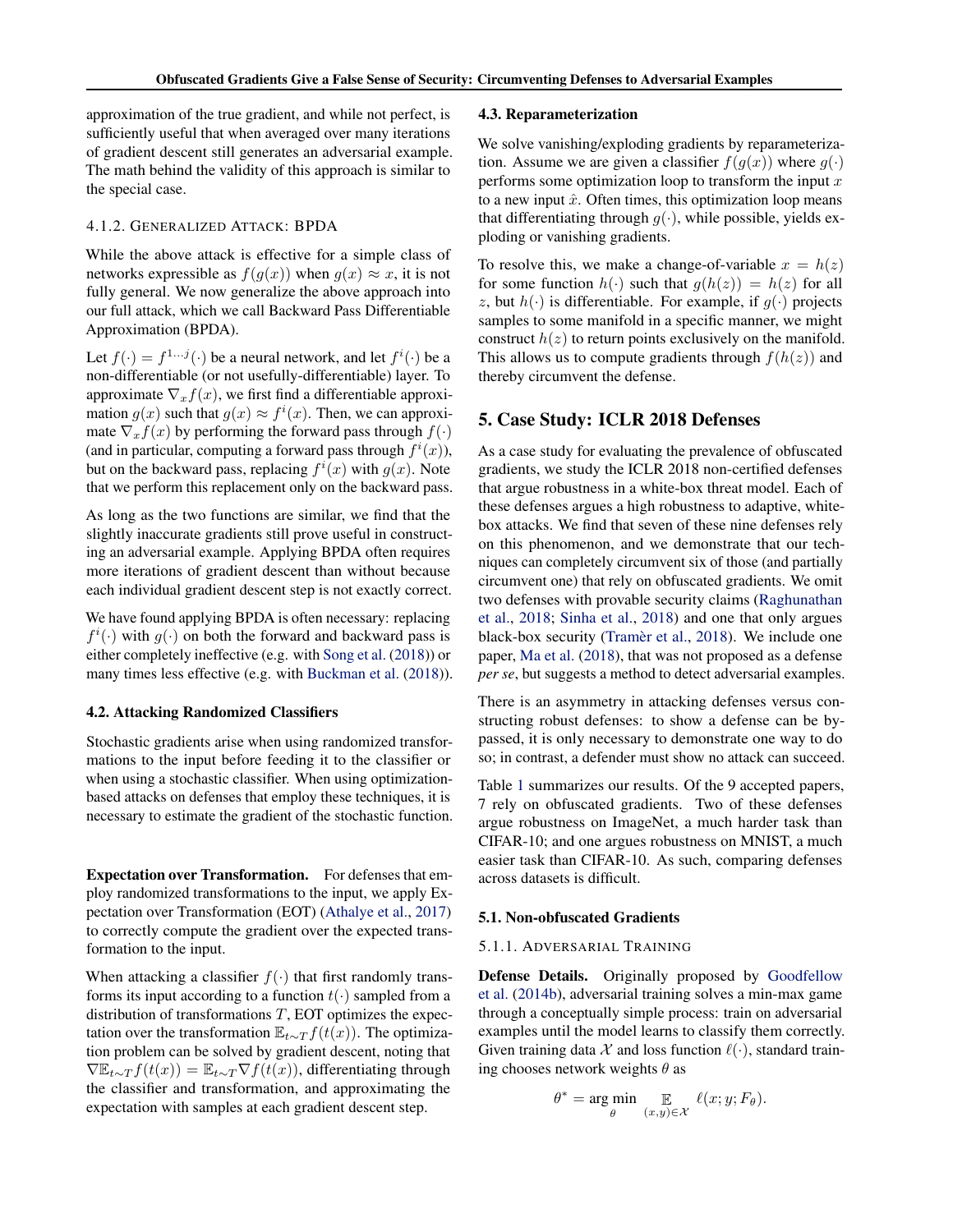Obfuscated Gradients Give a False Sense of Security: Circumventing Defenses to Adversarial Examples

<span id="page-4-0"></span>

| <b>Defense</b><br>Distance<br><b>Dataset</b><br>Accuracy<br>$0\%*$<br><b>CIFAR</b><br>Buckman et al. (2018)<br>$0.031\,(\ell_{\infty})$<br>$5\%$<br>Ma et al. (2018)<br>$0.031 (\ell_{\infty})$<br><b>CIFAR</b><br>$0\%*$<br>Guo et al. (2018)<br>$0.005 (\ell_2)$<br>ImageNet<br>$0\%$<br>Dhillon et al. (2018)<br><b>CIFAR</b><br>$0.031\,(\ell_{\infty})$<br>$0\%*$<br>Xie et al. (2018)<br>$0.031\,(\ell_{\infty})$<br>ImageNet<br>$9\%*$<br>Song et al. (2018)<br>$0.031\,(\ell_{\infty})$<br><b>CIFAR</b><br>$55\%**$<br><b>MNIST</b><br>$0.005 (\ell_2)$<br>Samangouei<br>al.<br>et<br>(2018)<br>47%<br>Madry et al. $(2018)$<br><b>CIFAR</b><br>$0.031\,(\ell_{\infty})$<br>15%<br>Na et al. (2018)<br>$0.015 (\ell_{\infty})$<br><b>CIFAR</b> |  |  |
|--------------------------------------------------------------------------------------------------------------------------------------------------------------------------------------------------------------------------------------------------------------------------------------------------------------------------------------------------------------------------------------------------------------------------------------------------------------------------------------------------------------------------------------------------------------------------------------------------------------------------------------------------------------------------------------------------------------------------------------------------------|--|--|
|                                                                                                                                                                                                                                                                                                                                                                                                                                                                                                                                                                                                                                                                                                                                                        |  |  |
|                                                                                                                                                                                                                                                                                                                                                                                                                                                                                                                                                                                                                                                                                                                                                        |  |  |
|                                                                                                                                                                                                                                                                                                                                                                                                                                                                                                                                                                                                                                                                                                                                                        |  |  |
|                                                                                                                                                                                                                                                                                                                                                                                                                                                                                                                                                                                                                                                                                                                                                        |  |  |
|                                                                                                                                                                                                                                                                                                                                                                                                                                                                                                                                                                                                                                                                                                                                                        |  |  |
|                                                                                                                                                                                                                                                                                                                                                                                                                                                                                                                                                                                                                                                                                                                                                        |  |  |
|                                                                                                                                                                                                                                                                                                                                                                                                                                                                                                                                                                                                                                                                                                                                                        |  |  |
|                                                                                                                                                                                                                                                                                                                                                                                                                                                                                                                                                                                                                                                                                                                                                        |  |  |

Table 1. Summary of Results: Seven of nine defense techniques accepted at ICLR 2018 cause obfuscated gradients and are vulnerable to our attacks. Defenses denoted with ∗ propose combining adversarial training; we report here the defense alone, see §[5](#page-3-0) for full numbers. The fundamental principle behind the defense denoted with ∗∗ has 0% accuracy; in practice, imperfections cause the theoretically optimal attack to fail, see §[5.4.2](#page-7-0) for details.

We study the adversarial training approach of [Madry et al.](#page-9-0) [\(2018\)](#page-9-0) which for a given  $\epsilon$ -ball solves

$$
\theta^* = \arg\min_{\theta} \mathop{\mathbb{E}}_{(x,y)\in\mathcal{X}} \left[ \max_{\delta \in [-\epsilon,\epsilon]^N} \ell(x+\delta;y;F_{\theta}) \right].
$$

To approximately solve this formulation, the authors solve the inner maximization problem by generating adversarial examples using projected gradient descent.

Discussion. We believe this approach does not cause obfuscated gradients: our experiments with optimizationbased attacks do succeed with some probability (but do not invalidate the claims in the paper). Further, the authors' evaluation of this defense performs all of the tests for characteristic behaviors of obfuscated gradients that we list. However, we note that (1) adversarial retraining has been shown to be difficult at ImageNet scale [\(Kurakin et al.,](#page-9-0) [2016b\)](#page-9-0), and (2) training exclusively on  $\ell_{\infty}$  adversarial examples provides only limited robustness to adversarial examples under other distortion metrics [\(Sharma & Chen,](#page-9-0) [2017\)](#page-9-0).

#### 5.1.2. CASCADE ADVERSARIAL TRAINING

Cascade adversarial machine learning [\(Na et al.,](#page-9-0) [2018\)](#page-9-0) is closely related to the above defense. The main difference is that instead of using iterative methods to generate adversarial examples at each mini-batch, the authors train a first model, generate adversarial examples (with iterative methods) on that model, add these to the training set, and then train a second model on the augmented dataset only single-step methods for efficiency. Additionally, the authors construct a "unified embedding" and enforce that the clean and adversarial logits are close under some metric.

Discussion. Again, as above, we are unable to reduce the claims made by the authors. However, these claims are weaker than other defenses (because the authors correctly performed a strong optimization-based attack [\(Carlini &](#page-8-0) [Wagner,](#page-8-0) [2017c\)](#page-8-0)): 16% accuracy with  $\epsilon = .015$ , compared to over 70% at the same perturbation budget with adversarial training as in [Madry et al.](#page-9-0) [\(2018\)](#page-9-0).

#### 5.2. Gradient Shattering

#### 5.2.1. THERMOMETER ENCODING

Defense Details. In contrast to prior work [\(Szegedy et al.,](#page-9-0) [2013\)](#page-9-0) which viewed adversarial examples as "blind spots" in neural networks, [Goodfellow et al.](#page-8-0) [\(2014b\)](#page-8-0) argue that the reason adversarial examples exist is that neural networks behave in a largely linear manner. The purpose of thermometer encoding is to break this linearity.

Given an image  $x$ , for each pixel color  $x_{i,j,c}$ , the *l*-level *thermometer encoding*  $\tau(x_{i,j,c})$  is a *l*-dimensional vector where  $\tau(x_{i,j,c})_k = 1$  if if  $x_{i,j,c} > k/l$ , and 0 otherwise (e.g., for a 10-level thermometer encoding,  $\tau(0.66) = 11111110000$ ).

Due to the discrete nature of thermometer encoded values, it is not possible to directly perform gradient descent on a thermometer encoded neural network. The authors therefore construct Logit-Space Projected Gradient Ascent (LS-PGA) as an attack over the discrete thermometer encoded inputs. Using this attack, the authors perform the adversarial training of [Madry et al.](#page-9-0) [\(2018\)](#page-9-0) on thermometer encoded networks.

On CIFAR-10, just performing thermometer encoding was found to give 50% accuracy within  $\epsilon = 0.031$  under  $\ell_{\infty}$ distortion. By performing adversarial training with 7 steps of LS-PGA, robustness increased to 80%.

Discussion. While the intention behind this defense is to break the local linearity of neural networks, we find that this defense in fact causes gradient shattering. This can be observed through their black-box attack evaluation: adversarial examples generated on a standard adversarially trained model transfer to a thermometer encoded model reducing the accuracy to 67%, well below the 80% robustness to the white-box iterative attack.

Evaluation. We use the BPDA approach from §[4.1.2,](#page-3-0) where we let  $f(x) = \tau(x)$ . Observe that if we define

$$
\hat{\tau}(x_{i,j,c})_k = \min(\max(x_{i,j,c} - k/l, 0), 1)
$$

then

$$
\tau(x_{i,j,c})_k = \text{floor}(\hat{\tau}(x_{i,j,c})_k)
$$

so we can let  $q(x) = \hat{\tau}(x)$  and replace the backwards pass with the function  $g(\cdot)$ .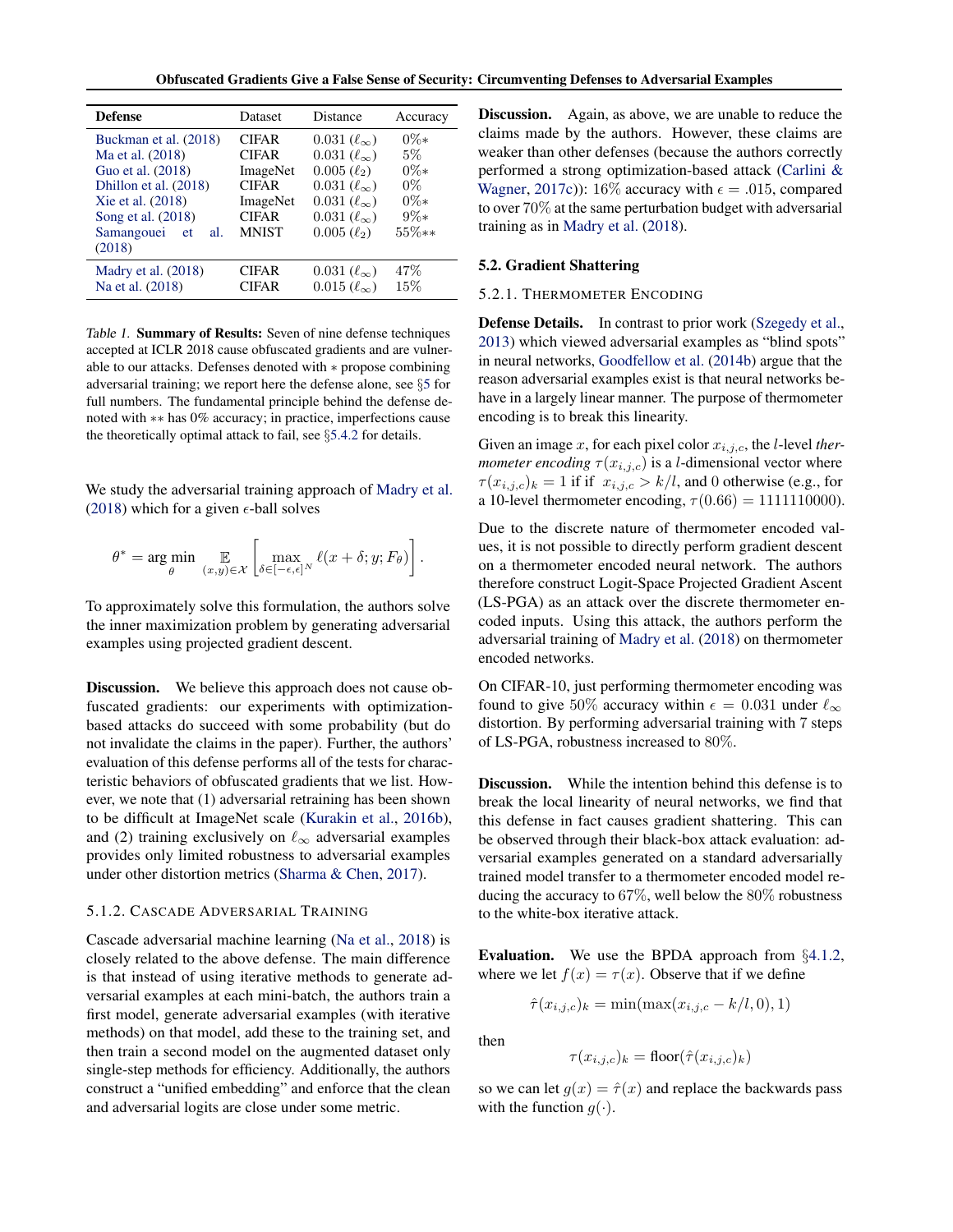

Figure 1. Model accuracy versus distortion (under  $\ell_{\infty}$ ). Adversarial training increases robustness to 50% at  $\epsilon = 0.031$ ; thermometer encoding by itself provides limited value, and when coupled with adversarial training performs worse than adversarial training alone.

LS-PGA only reduces model accuracy to 50% on a thermometer-encoded model trained *without* adversarial training (bounded by  $\epsilon = 0.031$ ). In contrast, we achieve 1% model accuracy with the lower  $\epsilon = 0.015$  (and 0% with  $\epsilon = 0.031$ ). This shows no measurable improvement from standard models, trained without thermometer encoding.

When we attack a thermometer-encoded adversarially trained model  $4$ , we are able to reproduce the 80% accuracy at  $\epsilon = 0.031$  claim against LS-PGA. However, our attack reduces model accuracy to 30%. This is significantly *weaker* than the original [Madry et al.](#page-9-0) [\(2018\)](#page-9-0) model that does not use thermometer encoding. Because this model is trained against the (comparatively weak) LS-PGA attack, it is unable to adapt to the stronger attack we present above. Figure 1 shows a comparison of thermometer encoding, with and without adversarial training, against the baseline classifier, over a range of perturbation magnitudes, demonstrating that thermometer encoding provides limited value.

#### 5.2.2. INPUT TRANSFORMATIONS

Defense Details. [Guo et al.](#page-8-0) [\(2018\)](#page-8-0) propose five input transformations to counter adversarial examples.

As a baseline, the authors evaluate *image cropping and rescaling*, *bit-depth reduction*, and *JPEG compression*. Then the authors suggest two new transformations: (a) randomly drop pixels and restore them by performing *total variance minimization*; and (b) *image quilting*: reconstruct images by replacing small patches with patches from "clean" images, using minimum graph cuts in overlapping boundary regions to remove edge artifacts.

The authors explore different combinations of input transformations along with different underlying ImageNet classifiers, including adversarially trained models. They find that input transformations provide protection even with a vanilla classifier.

Discussion. The authors find that a ResNet-50 classifier provides a varying degree of accuracy for each of the five proposed input transformations under the strongest attack with a normalized  $\ell_2$  dissimilarity of 0.01, with the strongest defenses achieving over 60% top-1 accuracy. We reproduce these results when evaluating an InceptionV3 classifier.

The authors do not succeed in white-box attacks, crediting lack of access to test-time randomness as "particularly crucial in developing strong defenses" [\(Guo et al.,](#page-8-0) [2018\)](#page-8-0). <sup>5</sup>

Evaluation. It is possible to bypass each defense independently (and ensembles of defenses usually are not much stronger than the strongest sub-component [\(He et al.,](#page-8-0) [2017\)](#page-8-0)). We circumvent image cropping and rescaling with a direct application of EOT. To circumvent bit-depth reduction and JPEG compression, we use BPDA and approximate the backward pass with the identity function. To circumvent total variance minimization and image quilting, which are both non-differentiable and randomized, we apply EOT and use BPDA to approximate the gradient through the transformation. With our attack, we achieve 100% targeted attack success rate and accuracy drops to 0% for the strongest defense under the smallest perturbation budget considered in [Guo et al.](#page-8-0) [\(2018\)](#page-8-0), a root-mean-square perturbation of 0.05 (and a "normalized"  $\ell_2$  perturbation as defined in [Guo et al.](#page-8-0) [\(2018\)](#page-8-0) of 0.01).

#### 5.2.3. LOCAL INTRINSIC DIMENSIONALITY (LID)

LID is a general-purpose metric that measures the distance from an input to its neighbors. [Ma et al.](#page-9-0) [\(2018\)](#page-9-0) propose using LID to characterize properties of adversarial examples. The authors emphasize that this classifier *is not intended as a* defense against adversarial examples <sup>6</sup>, however the authors argue that it is a robust method for detecting adversarial examples that is not easy to evade by attempting their own adaptive attack and showing it fails.

Analysis Overview. Instead of actively attacking the detection method, we find that LID is not able to detect high confidence adversarial examples [\(Carlini & Wagner,](#page-8-0) [2017a\)](#page-8-0), even in the unrealistic threat model where the adversary is *entirely oblivious* to the defense and generates adversarial examples on the original classifier. A full discussion of this

<sup>&</sup>lt;sup>4</sup>That is, a thermometer encoded model that is trained using the approach of [\(Madry et al.,](#page-9-0) [2018\)](#page-9-0).

 $5$ This defense may be stronger in a threat model where the adversary does not have complete information about the exact quilting process used (personal communication with authors).

<sup>6</sup> Personal communication with authors.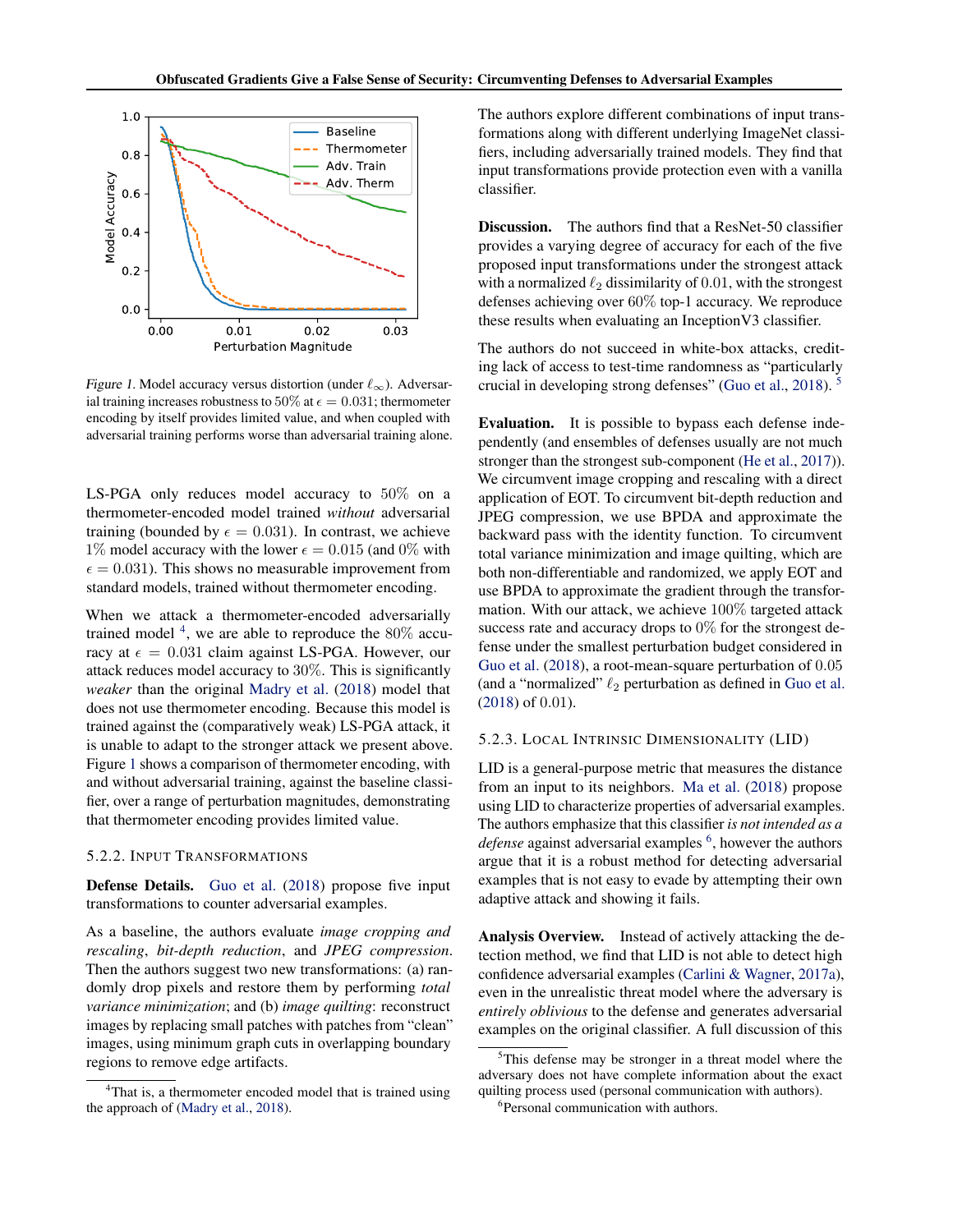attack is given in Appendix [A.](#page-10-0)

#### 5.3. Stochastic Gradients

#### 5.3.1. STOCHASTIC ACTIVATION PRUNING (SAP)

Defense Details. SAP [\(Dhillon et al.,](#page-8-0) [2018\)](#page-8-0) introduces randomness into the evaluation of a neural network to defend against adversarial examples. SAP randomly drops some neurons of each layer  $f^i$  to 0 with probability proportional to their absolute value. That is, SAP essentially applies dropout at each layer where instead of dropping with uniform probability, nodes are dropped with a weighted distribution. Values which are retained are scaled up (as is done in dropout) to retain accuracy. Applying SAP decreases clean classification accuracy slightly, with a higher drop probability decreasing accuracy, but increasing robustness. We study various levels of drop probability and find they lead to similar robustness numbers.

**Discussion.** The authors only evaluate SAP by taking a single step in the gradient direction [\(Dhillon et al.,](#page-8-0) [2018\)](#page-8-0). While taking a single step in the direction of the gradient can be effective on non-randomized neural networks, when randomization is used, computing the gradient with respect to one sample of the randomness is ineffective.

Evaluation. To resolve this difficulty, we estimate the gradients by computing the expectation over instantiations of randomness. At each iteration of gradient descent, instead of taking a step in the direction of  $\nabla_x f(x)$  we move in the direction of  $\sum_{i=1}^{k} \nabla_x f(x)$  where each invocation is randomized with SAP. We have found that choosing  $k = 10$ provides useful gradients. We additionally had to resolve a numerical instability when computing gradients: this defense caused computing a backward pass to cause exploding gradients due to division by numbers very close to 0.

With these approaches, we are able to reduce SAP model accuracy to 9% at  $\epsilon = .015$ , and 0% at  $\epsilon = 0.031$ . If we consider an attack successful only when an example is classified incorrectly 10 times out of 10 (and consider it correctly classified if it is ever classified as the correct label), model accuracy is below 10% with  $\epsilon = 0.031$ .

## 5.3.2. MITIGATING THROUGH RANDOMIZATION

Defense Details. [Xie et al.](#page-9-0) [\(2018\)](#page-9-0) propose to defend against adversarial examples by adding a randomization layer before the input to the classifier. For a classifier that takes a  $299 \times 299$  input, the defense first randomly rescales the image to a  $r \times r$  image, with  $r \in [299, 331)$ , and then randomly zero-pads the image so that the result is  $331 \times 331$ . The output is then fed to the classifier.

Discussion. The authors consider three attack scenarios: vanilla attack (an attack on the original classifier), singlepattern attack (an attack assuming some fixed randomization pattern), and ensemble-pattern attack (an attack over a small ensemble of fixed randomization patterns). The authors strongest attack reduces InceptionV3 model accuracy to 32.8% top-1 accuracy (over images that were originally classified correctly).

The authors dismiss a stronger attack over larger choices of randomness, stating that it would be "computationally *impossible*" (emphasis ours) and that such an attack "may not even converge" [\(Xie et al.,](#page-9-0) [2018\)](#page-9-0).

Evaluation. We find the authors' ensemble attack overfits to the ensemble with fixed randomization. We bypass this defense by applying EOT, optimizing over the (in this case, discrete) distribution of transformations.

Using this attack, even if we consider the attack successful only when an example is classified incorrectly 10 times out of 10, we achieve 100% targeted attack success rate and reduce the accuracy of the classifier from 32.8% to 0.0% with a maximum  $\ell_{\infty}$  perturbation of  $\epsilon = 0.031$ .

#### 5.4. Vanishing & Exploding Gradients

#### 5.4.1. PIXELDEFEND

Defense Details. [Song et al.](#page-9-0) [\(2018\)](#page-9-0) propose using a PixelCNN generative model to project a potential adversarial example back onto the data manifold before feeding it into a classifier. The authors argue that adversarial examples mainly lie in the low-probability region of the data distribution. PixelDefend "purifies" adversarially perturbed images prior to classification by using a greedy decoding procedure to approximate finding the highest probability example within an  $\epsilon$ -ball of the input image.

Discussion. The authors evaluate PixelDefend on CIFAR-10 over various classifiers and perturbation budgets. With a maximum  $\ell_{\infty}$  perturbation of  $\epsilon = 0.031$ , PixelDefend claims 46% accuracy (with a vanilla ResNet classifier). The authors dismiss the possibility of end-to-end attacks on PixelDefend due to the difficulty of differentiating through an unrolled version of PixelDefend due to vanishing gradients and computation cost.

Evaluation. We sidestep the problem of computing gradients through an unrolled version of PixelDefend by approximating gradients with BPDA, and we successfully mount an end-to-end attack using this technique<sup>7</sup>. With this attack,

 $7$ In place of a PixelCNN, due to the availability of a pre-trained model, we use a PixelCNN++ [\(Salimans et al.,](#page-9-0) [2017\)](#page-9-0) and discretize the mixture of logistics to produce a 256-way softmax.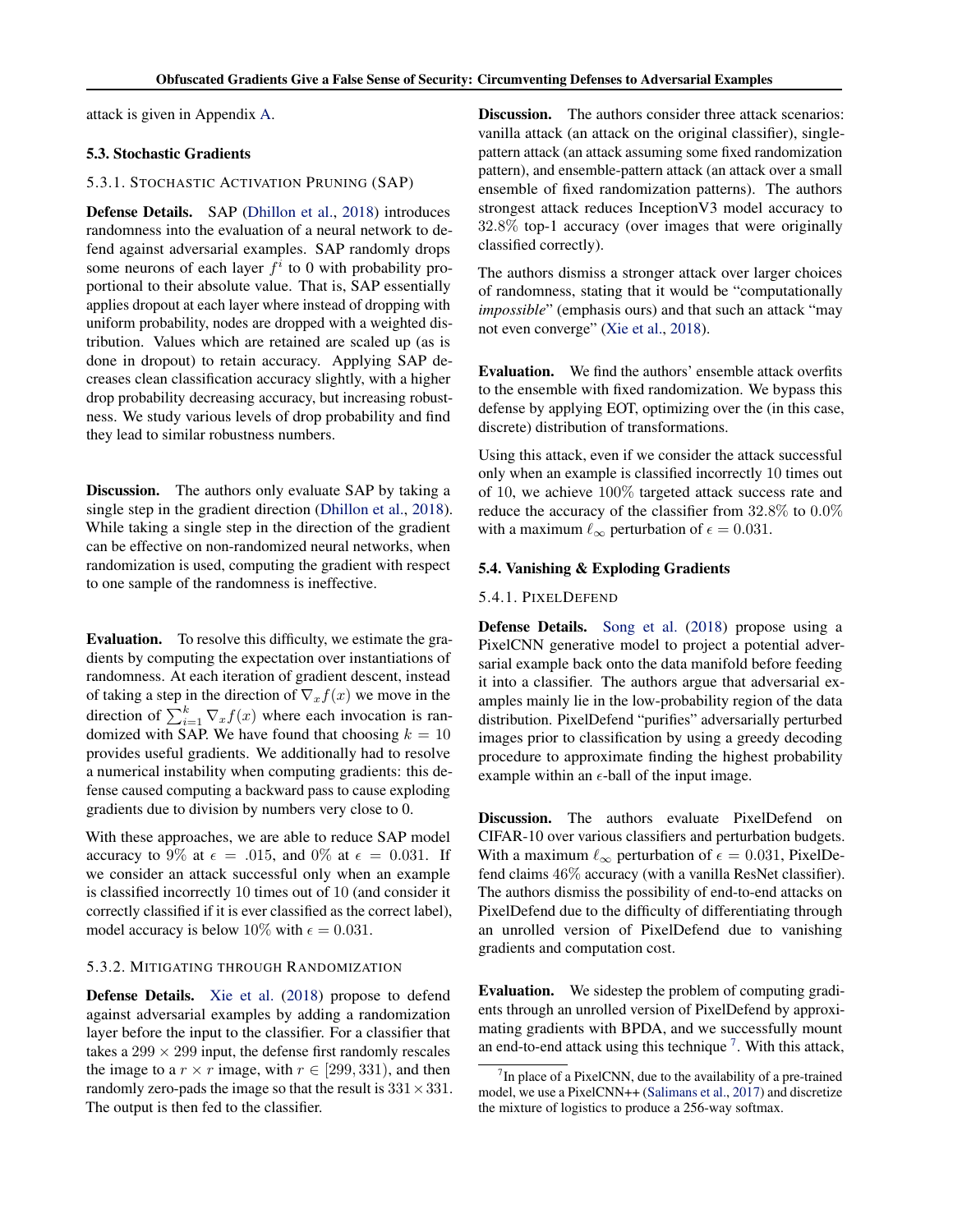<span id="page-7-0"></span>we can reduce the accuracy of a naturally trained classifier which achieves 95% accuracy to 9% with a maximum  $\ell_{\infty}$ perturbation of  $\epsilon = 0.031$ . We find that combining adversarial training [\(Madry et al.,](#page-9-0) [2018\)](#page-9-0) with PixelDefend provides no additional robustness over just using the adversarially trained classifier.

### 5.4.2. DEFENSE-GAN

Defense-GAN [\(Samangouei et al.,](#page-9-0) [2018\)](#page-9-0) uses a Generative Adversarial Network [\(Goodfellow et al.,](#page-8-0) [2014a\)](#page-8-0) to project samples onto the manifold of the generator before classifying them. That is, the intuition behind this defense is nearly identical to PixelDefend, but using a GAN instead of a PixelCNN. We therefore summarize results here and present the full details in Appendix [B.](#page-10-0)

Analysis Overview. Defense-GAN is not argued secure on CIFAR-10, so we use MNIST. We find that adversarial examples exist on the manifold defined by the generator. That is, we show that we are able to construct an adversarial example  $x' = G(z)$  so that  $x' \approx x$  but  $c(x) \neq c(x')$ . As such, a perfect projector would not modify this example  $x'$ because it exists on the manifold described by the generator. However, while this attack would defeat a perfect projector mapping x to its nearest point on  $G(z)$ , the imperfect gradient descent based approach taken by Defense-GAN does not perfectly preserve points on the manifold. We therefore construct a second attack using BPDA to evade Defense-GAN, although at only a 45% success rate.

## 6. Discussion

Having demonstrated attacks on these seven defenses, we now take a step back and discuss the method of evaluating a defense against adversarial examples.

The papers we study use a variety of approaches in evaluating robustness of the proposed defenses. We list what we believe to be the most important points to keep in mind while building and evaluating defenses. Much of what we describe below has been discussed in prior work [\(Carlini &](#page-8-0) [Wagner,](#page-8-0) [2017a;](#page-8-0) [Madry et al.,](#page-9-0) [2018\)](#page-9-0); we repeat these points here and offer our own perspective for completeness.

#### 6.1. Define a (realistic) threat model

A threat model specifies the conditions under which a defense argues security: a precise threat model allows for an exact understanding of the setting under which the defense is meant to work. Prior work has used words including *whitebox*, *grey-box*, *black-box*, and *no-box* to describe slightly different threat models, often overloading the same word.

Instead of attempting to, yet again, redefine the vocabulary, we enumerate the various aspects of a defense that might

be revealed to the adversary or held secret to the defender: *model architecture* and *model weights*; *training algorithm* and *training data*; test time *randomness* (either the values chosen or the distribution); and, if the model weights are held secret, whether *query access* is allowed (and if so, the type of output, e.g. logits or only the top label).

While there are some aspects of a defense that might be held secret, threat models should not contain unrealistic constraints. We believe any compelling threat model should at the very least grant knowledge of the model architecture, training algorithm, and allow query access.

It is not meaningful to restrict the computational power of an adversary artificially (e.g., to fewer than several thousand attack iterations). If two defenses are equally robust but generating adversarial examples on one takes one second and another takes ten seconds, the robustness *has not increased*.

### 6.2. Make specific, testable claims

Specific, testable claims in a clear threat model precisely convey the claimed robustness of a defense. For example, a complete claim might be: "We achieve 90% accuracy when bounded by  $\ell_{\infty}$  distortion with  $\epsilon = 0.031$ , when the attacker has full white-box access."

In this paper, we study all papers under the threat model the authors define. However, if a paper is evaluated under a *different* threat model, explicitly stating so makes it clear that the original paper's claims are not being violated.

A defense being specified completely, with all hyperparameters given, is a prerequisite for claims to be testable. Releasing source code and a pre-trained model along with the paper describing a specific threat model and robustness claims is perhaps the most useful method of making testable claims. At the time of writing this paper, four of the defenses we study made complete source code available [\(Madry et al.,](#page-9-0) [2018;](#page-9-0) [Ma et al.,](#page-9-0) [2018;](#page-9-0) [Guo et al.,](#page-8-0) [2018;](#page-8-0) [Xie et al.,](#page-9-0) [2018\)](#page-9-0).

#### 6.3. Evaluate against adaptive attacks

A strong defense is robust *not only* against existing attacks, but *also* against future attacks within the specified threat model. A necessary component of any defense proposal is therefore an attempt at an adaptive attack.

An *adaptive attack* is one that is constructed *after* a defense has been completely specified, where the adversary takes advantage of knowledge of the defense and is only restricted by the threat model. One useful attack approach is to perform many attacks and report the mean over the best attack *per image*. That is, for a set of attacks  $a \in \mathcal{A}$  instead of reporting the value  $\min_{a \in \mathcal{A}} \operatorname{mean}_{x \in \mathcal{A}} f(a(x))$  report  $\max_{x \in \mathcal{A}} \min_{a \in \mathcal{A}} f(a(x)).$ 

If a defense is modified after an evaluation, an adaptive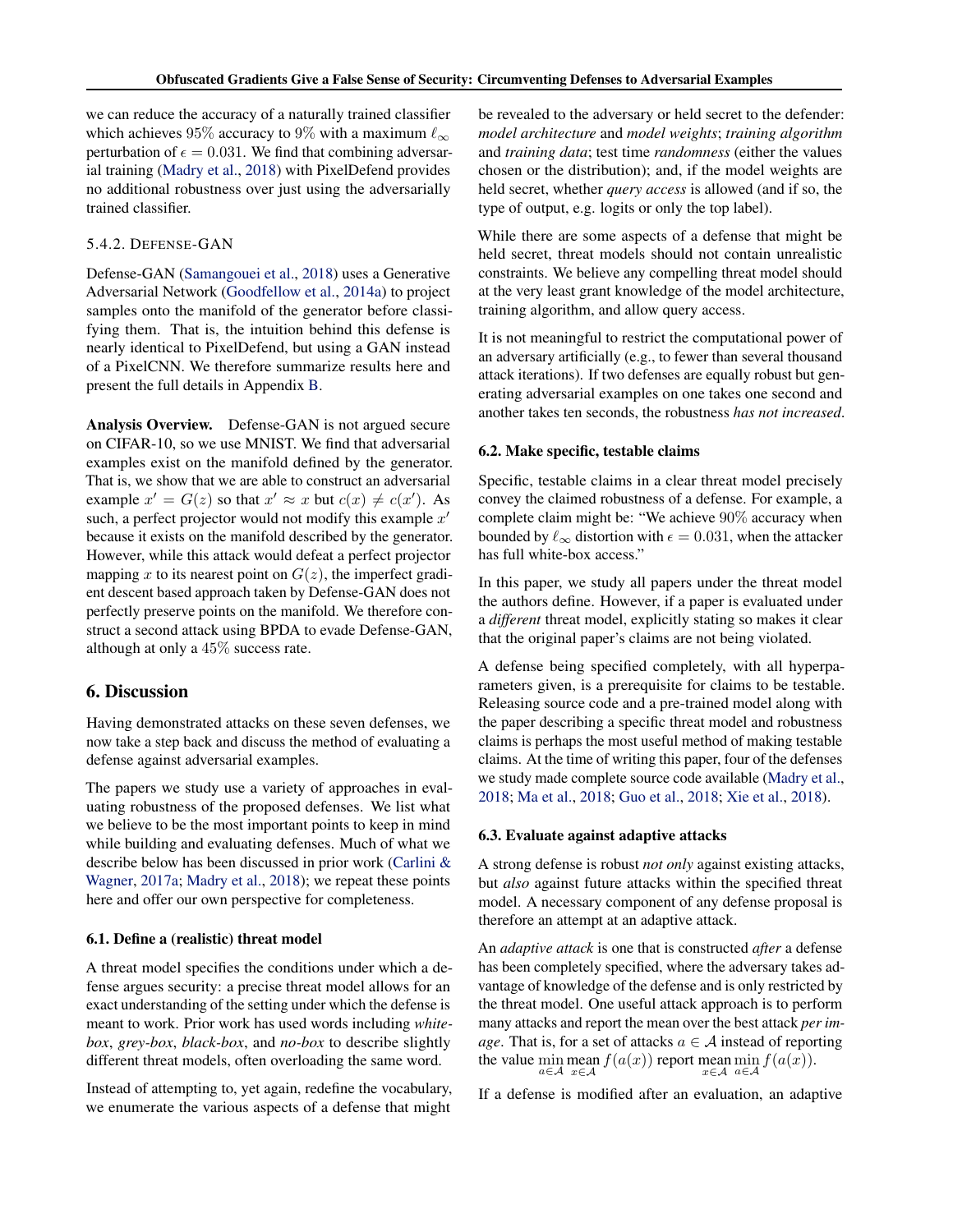<span id="page-8-0"></span>attack is one that considers knowledge of the *new* defense. In this way, concluding an evaluation with a final adaptive attack can be seen as analogous to evaluating a model on the test data.

## 7. Conclusion

Constructing defenses to adversarial examples requires defending against not only existing attacks but also future attacks that may be developed. In this paper, we identify *obfuscated gradients*, a phenomenon exhibited by certain defenses that makes standard gradient-based methods fail to generate adversarial examples. We develop three attack techniques to bypass three different types of obfuscated gradients. To evaluate the applicability of our techniques, we use the ICLR 2018 defenses as a case study, circumventing seven of nine accepted defenses.

More generally, we hope that future work will be able to avoid relying on obfuscated gradients (and other methods that only prevent gradient descent-based attacks) for perceived robustness, and use our evaluation approach to detect when this occurs. Defending against adversarial examples is an important area of research and we believe performing a careful, thorough evaluation is a critical step that can not be overlooked when designing defenses.

## Acknowledgements

We are grateful to Aleksander Madry, Andrew Ilyas, and Aditi Raghunathan for helpful comments on an early draft of this paper. We thank Bo Li, Xingjun Ma, Laurens van der Maaten, Aurko Roy, Yang Song, and Cihang Xie for useful discussion and insights on their defenses.

This work was partially supported by the National Science Foundation through award CNS-1514457, Qualcomm, and the Hewlett Foundation through the Center for Long-Term Cybersecurity.

## References

- Amsaleg, L., Chelly, O., Furon, T., Girard, S., Houle, M. E., Kawarabayashi, K.-i., and Nett, M. Estimating local intrinsic dimensionality. In *Proceedings of the 21th ACM SIGKDD International Conference on Knowledge Discovery and Data Mining*, pp. 29–38. ACM, 2015.
- Athalye, A., Engstrom, L., Ilyas, A., and Kwok, K. Synthesizing robust adversarial examples. *arXiv preprint arXiv:1707.07397*, 2017.
- Bengio, Y., Léonard, N., and Courville, A. Estimating or propagating gradients through stochastic neurons for conditional computation. *arXiv preprint arXiv:1308.3432*, 2013.
- Biggio, B., Corona, I., Maiorca, D., Nelson, B., Šrndić, N., Laskov, P., Giacinto, G., and Roli, F. Evasion attacks against machine learning at test time. In *Joint European Conference on Machine Learning and Knowledge Discovery in Databases*, pp. 387–402. Springer, 2013.
- Buckman, J., Roy, A., Raffel, C., and Goodfellow, I. Thermometer encoding: One hot way to resist adversarial examples. *International Conference on Learning Representations*, 2018. URL [https://openreview.net/](https://openreview.net/forum?id=S18Su--CW) [forum?id=S18Su--CW](https://openreview.net/forum?id=S18Su--CW). accepted as poster.
- Carlini, N. and Wagner, D. Adversarial examples are not easily detected: Bypassing ten detection methods. *AISec*, 2017a.
- Carlini, N. and Wagner, D. Magnet and "efficient defenses against adversarial attacks" are not robust to adversarial examples. *arXiv preprint arXiv:1711.08478*, 2017b.
- Carlini, N. and Wagner, D. Towards evaluating the robustness of neural networks. In *IEEE Symposium on Security & Privacy*, 2017c.
- Dhillon, G. S., Azizzadenesheli, K., Bernstein, J. D., Kossaifi, J., Khanna, A., Lipton, Z. C., and Anandkumar, A. Stochastic activation pruning for robust adversarial defense. *International Conference on Learning Representations*, 2018. URL [https://openreview.net/](https://openreview.net/forum?id=H1uR4GZRZ) [forum?id=H1uR4GZRZ](https://openreview.net/forum?id=H1uR4GZRZ). accepted as poster.
- Goodfellow, I., Pouget-Abadie, J., Mirza, M., Xu, B., Warde-Farley, D., Ozair, S., Courville, A., and Bengio, Y. Generative adversarial nets. In *Advances in neural information processing systems*, pp. 2672–2680, 2014a.
- Goodfellow, I. J., Shlens, J., and Szegedy, C. Explaining and harnessing adversarial examples. *arXiv preprint arXiv:1412.6572*, 2014b.
- Gulrajani, I., Ahmed, F., Arjovsky, M., Dumoulin, V., and Courville, A. Improved training of wasserstein gans. *arXiv preprint arXiv:1704.00028*, 2017.
- Guo, C., Rana, M., Cisse, M., and van der Maaten, L. Countering adversarial images using input transformations. *International Conference on Learning Representations*, 2018. URL [https://openreview.net/forum?](https://openreview.net/forum?id=SyJ7ClWCb) [id=SyJ7ClWCb](https://openreview.net/forum?id=SyJ7ClWCb). accepted as poster.
- He, K., Zhang, X., Ren, S., and Sun, J. Deep residual learning for image recognition. In *Proceedings of the IEEE conference on computer vision and pattern recognition*, pp. 770–778, 2016.
- He, W., Wei, J., Chen, X., Carlini, N., and Song, D. Adversarial example defenses: Ensembles of weak defenses are not strong. *arXiv preprint arXiv:1706.04701*, 2017.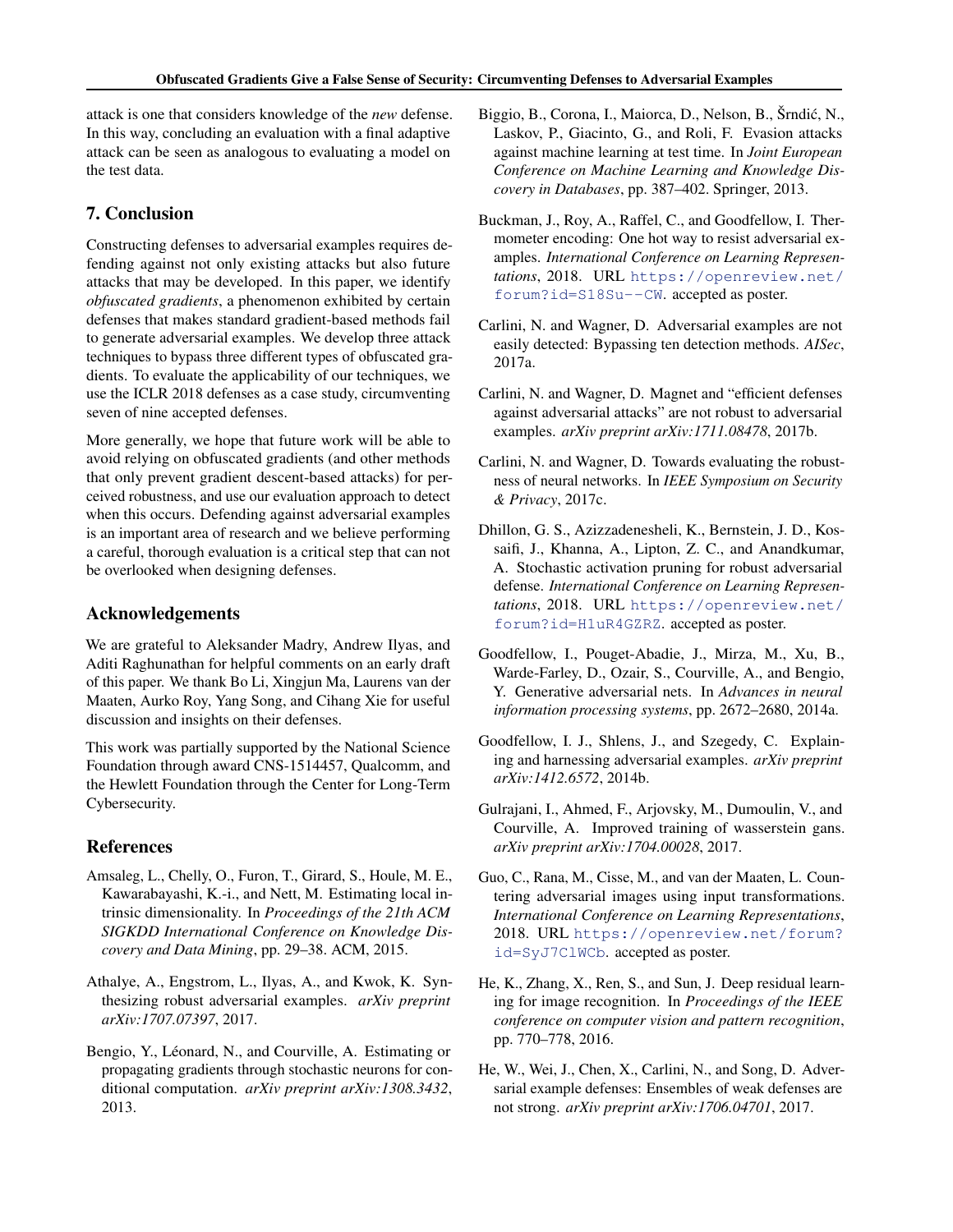- <span id="page-9-0"></span>Ilyas, A., Jalal, A., Asteri, E., Daskalakis, C., and Dimakis, A. G. The robust manifold defense: Adversarial training using generative models. *arXiv preprint arXiv:1712.09196*, 2017.
- Kurakin, A., Goodfellow, I., and Bengio, S. Adversarial examples in the physical world. *arXiv preprint arXiv:1607.02533*, 2016a.
- Kurakin, A., Goodfellow, I. J., and Bengio, S. Adversarial machine learning at scale. *arXiv preprint arXiv:1611.01236*, 2016b.
- Ma, X., Li, B., Wang, Y., Erfani, S. M., Wijewickrema, S., Schoenebeck, G., Houle, M. E., Song, D., and Bailey, J. Characterizing adversarial subspaces using local intrinsic dimensionality. *International Conference on Learning Representations*, 2018. URL [https://openreview.](https://openreview.net/forum?id=B1gJ1L2aW) [net/forum?id=B1gJ1L2aW](https://openreview.net/forum?id=B1gJ1L2aW). accepted as oral presentation.
- Madry, A., Makelov, A., Schmidt, L., Tsipras, D., and Vladu, A. Towards deep learning models resistant to adversarial attacks. *International Conference on Learning Representations*, 2018. URL [https://openreview.](https://openreview.net/forum?id=rJzIBfZAb) [net/forum?id=rJzIBfZAb](https://openreview.net/forum?id=rJzIBfZAb). accepted as poster.
- Na, T., Ko, J. H., and Mukhopadhyay, S. Cascade adversarial machine learning regularized with a unified embedding. In *International Conference on Learning Representations*, 2018. URL [https://openreview.net/](https://openreview.net/forum?id=HyRVBzap-) [forum?id=HyRVBzap-](https://openreview.net/forum?id=HyRVBzap-).
- Papernot, N., McDaniel, P., Goodfellow, I., Jha, S., Celik, Z. B., and Swami, A. Practical black-box attacks against machine learning. In *Proceedings of the 2017 ACM on Asia Conference on Computer and Communications Security*, ASIA CCS '17, pp. 506–519, New York, NY, USA, 2017. ACM. ISBN 978-1-4503-4944-4. doi: 10.1145/3052973.3053009. URL [http://doi.acm.](http://doi.acm.org/10.1145/3052973.3053009) [org/10.1145/3052973.3053009](http://doi.acm.org/10.1145/3052973.3053009).
- Raghunathan, A., Steinhardt, J., and Liang, P. Certified defenses against adversarial examples. *International Conference on Learning Representations*, 2018. URL [https:](https://openreview.net/forum?id=Bys4ob-Rb) [//openreview.net/forum?id=Bys4ob-Rb](https://openreview.net/forum?id=Bys4ob-Rb).
- Rumelhart, D. E., Hinton, G. E., and Williams, R. J. Learning representations by back-propagating errors. *Nature*, 323:533–536, 1986.
- Salimans, T., Karpathy, A., Chen, X., and Kingma, D. P. Pixelcnn++: A pixelcnn implementation with discretized logistic mixture likelihood and other modifications. In *ICLR*, 2017.
- Samangouei, P., Kabkab, M., and Chellappa, R. Defensegan: Protecting classifiers against adversarial attacks using generative models. *International Conference on Learning Representations*, 2018. URL [https://](https://openreview.net/forum?id=BkJ3ibb0-) [openreview.net/forum?id=BkJ3ibb0-](https://openreview.net/forum?id=BkJ3ibb0-). accepted as poster.
- Sharma, Y. and Chen, P.-Y. Attacking the madry defense model with L1-based adversarial examples. *arXiv preprint arXiv:1710.10733*, 2017.
- Sinha, A., Namkoong, H., and Duchi, J. Certifiable distributional robustness with principled adversarial training. *International Conference on Learning Representations*, 2018. URL [https://openreview.net/forum?](https://openreview.net/forum?id=Hk6kPgZA-) [id=Hk6kPgZA-](https://openreview.net/forum?id=Hk6kPgZA-).
- Song, Y., Kim, T., Nowozin, S., Ermon, S., and Kushman, N. Pixeldefend: Leveraging generative models to understand and defend against adversarial examples. *International Conference on Learning Representations*, 2018. URL [https://openreview.net/forum?](https://openreview.net/forum?id=rJUYGxbCW) [id=rJUYGxbCW](https://openreview.net/forum?id=rJUYGxbCW). accepted as poster.
- Szegedy, C., Zaremba, W., Sutskever, I., Bruna, J., Erhan, D., Goodfellow, I., and Fergus, R. Intriguing properties of neural networks. *ICLR*, 2013.
- Szegedy, C., Vanhoucke, V., Ioffe, S., Shlens, J., and Wojna, Z. Rethinking the inception architecture for computer vision. In *Proceedings of the IEEE Conference on Computer Vision and Pattern Recognition*, pp. 2818–2826, 2016.
- Tramer, F., Kurakin, A., Papernot, N., Goodfellow, I., ` Boneh, D., and McDaniel, P. Ensemble adversarial training: Attacks and defenses. *International Conference on Learning Representations*, 2018. URL [https://](https://openreview.net/forum?id=rkZvSe-RZ) [openreview.net/forum?id=rkZvSe-RZ](https://openreview.net/forum?id=rkZvSe-RZ). accepted as poster.
- Xie, C., Wang, J., Zhang, Z., Ren, Z., and Yuille, A. Mitigating adversarial effects through randomization. *International Conference on Learning Representations*, 2018. URL [https://openreview.net/forum?](https://openreview.net/forum?id=Sk9yuql0Z) [id=Sk9yuql0Z](https://openreview.net/forum?id=Sk9yuql0Z). accepted as poster.
- Zagoruyko, S. and Komodakis, N. Wide residual networks. *arXiv preprint arXiv:1605.07146*, 2016.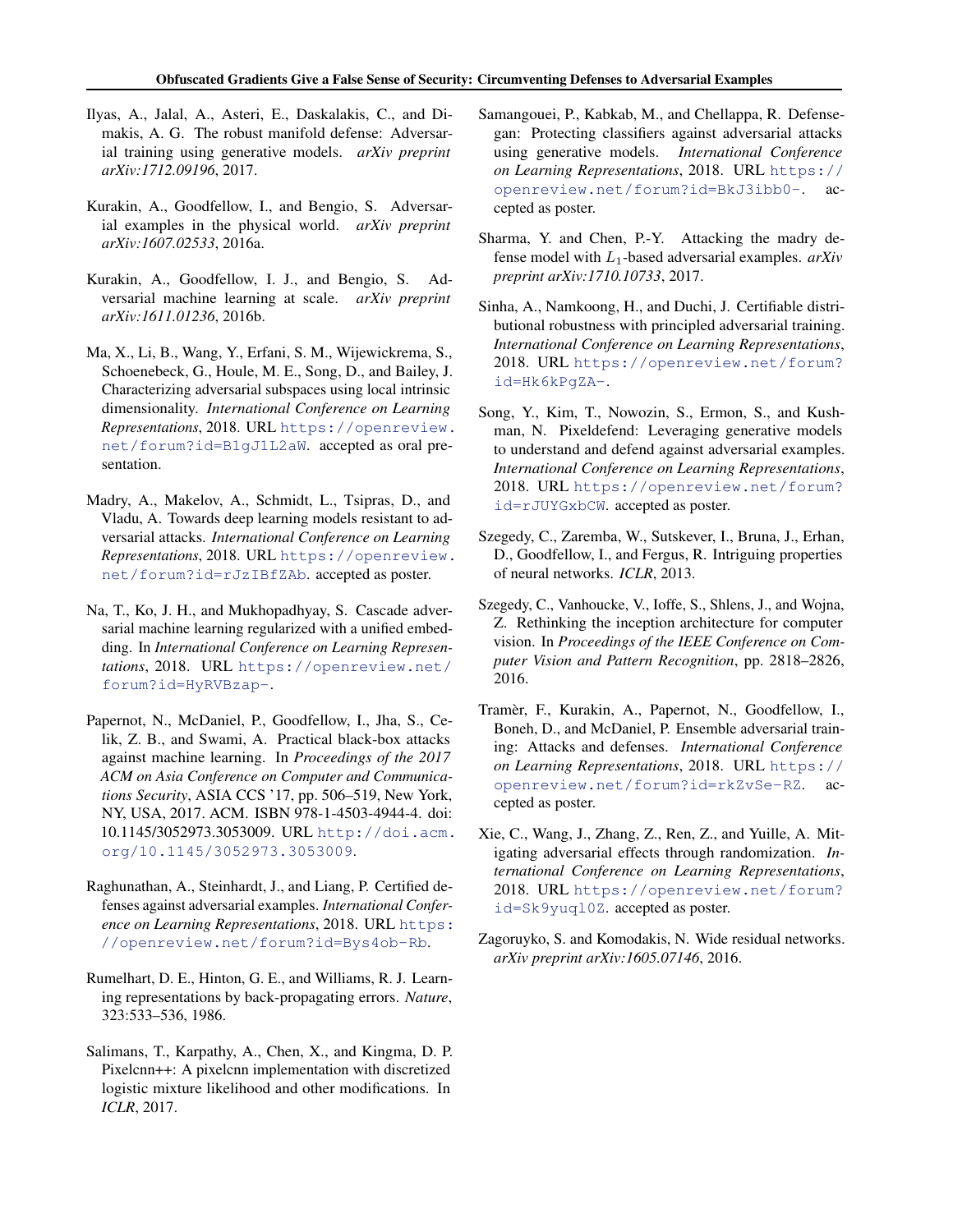## <span id="page-10-0"></span>A. Local Intrinsic Dimensionality

Defense Details. The Local Intrinsic Dimensionality [\(Amsaleg et al.,](#page-8-0) [2015\)](#page-8-0) "assesses the space-filling capability of the region surrounding a reference example, based on the distance distribution of the example to its neighbors" [\(Ma](#page-9-0) [et al.,](#page-9-0) [2018\)](#page-9-0). The authors present evidence that the LID is significantly larger for adversarial examples generated by existing attacks than for normal images, and they construct a classifier that can distinguish these adversarial images from normal images. Again, the authors indicate that LID *is not intended as a defense* and only should be used to explore properties of adversarial examples. However, it would be natural to wonder whether it would be effective as a defense, so we study its robustness; our results confirm that it is not adequate as a defense. The method used to compute the LID relies on finding the  $k$  nearest neighbors, a nondifferentiable operation, rendering gradient descent based methods ineffective.

Let S be a mini-batch of N clean examples. Let  $r_i(x)$ denote the distance (under metric  $d(x, y)$ ) between sample x and its *i*-th nearest neighbor in S (under metric d). Then LID can be approximated by

!<sup>−</sup><sup>1</sup>

$$
LID_d(x) = -\left(\frac{1}{k}\sum_{i=1}^k \log \frac{r_i(x)}{r_k(x)}\right)^{-1}
$$

where  $k$  is a defense hyperparameter the controls the number of nearest neighbors to consider. The authors use the distance function

$$
d_j(x, y) = ||f^{1 \dots j}(x) - f^{1 \dots j}(y)||_2
$$

to measure the distance between the jth activation layers. The authors compute a vector of LID values for each sample:

$$
\overrightarrow{\mathrm{LID}}(x) = {\mathrm{LID}_{d_j}(x)}_{j=1}^n.
$$

Finally, they compute the  $\overrightarrow{LID}(x)$  over the training data and adversarial examples generated on the training data, and train a logistic regression classifier to detect adversarial examples. We are grateful to the authors for releasing their complete source code.

Discussion. While LID is not a defense itself, the authors assess the ability of LID to detect different types of attacks.

Through solving the formulation

$$
\min. |x - x'|_2^2 + \alpha \left(\ell(x') + \text{LID-loss}(x')\right)
$$

the authors attempt to determine if the LID metric is a good metric for detecting adversarial examples. Here,  $LID$ -loss $(\cdot)$ is a function that can be minimized to reduce the LID score. However, the authors report that this modified attack still

achieves  $0\%$  success. Because Carlini and Wagner's  $\ell_2$ attack is unbounded, any time the attack does not reach 100% success indicates that the attack became stuck in a local minima. When this happens, it is often possible to slightly modify the loss function and return to 100% attack success [\(Carlini & Wagner,](#page-8-0) [2017b\)](#page-8-0).

In this case, we observe the reason that performing this type of adaptive attack fails is that gradient descent does not succeed in optimizing the LID loss, even though the LID computation is differentiable. Computing the LID term involves computing the k-nearest neighbors when computing  $r_i(x)$ . Minimizing the gradient of the distance to the current k-nearest neighbors is not representative of the true direction to travel in for the optimal set of  $k$ -nearest neighbors. As a consequence, we find that adversarial examples generated with gradient methods when penalizing for a high LID either (a) are not adversarial; or (b) are detected as adversarial, despite penalizing for the LID loss.

Evaluation. We now evaluate what would happen if a defense would directly apply LID to detect adversarial examples. Instead of performing gradient descent over a term that is difficult to differentiate through, we have found that generating high confidence adversarial examples [\(Carlini &](#page-8-0) [Wagner,](#page-8-0) [2017a\)](#page-8-0) (completely oblivious to to the detector) is sufficient to fool this detector. We obtain from the authors their detector trained on both the Carlini and Wagner's  $\ell_2$ attack and train our own on the Fast Gradient Sign attack, both of which were found to be effective at detecting adversarial examples generated by other methods. By generating high-confidence adversarial examples minimizing  $\ell_{\infty}$  distortion, we are able to reduce model accuracy to 2% success within  $\epsilon = 0.015$ . LID reports these adversarial examples are benign at a 97% rate (unmodified test data is flagged as benign with a 98% rate).

This evaluation demonstrates that the LID metric can be circumvented, and future work should carefully evaluate if building a detector relying on LID is robust to adversarial examples explicitly targeting such a detector. This work also raises questions whether a large LID is a fundamental characteristic of all adversarial examples, or whether it is a by-product of certain attacks.

## B. Defense-GAN

Defense Details. The defender first trains a Generative Adversarial Network with a generator  $G(z)$  that maps samples from a latent space (typically  $z \sim \mathcal{N}(0, 1)$ ) to images that look like training data. Defense-GAN takes a trained classifier  $f(\cdot)$ , and to classify an input x, instead of returning  $f(x)$ , returns  $f(\arg \min_z |G(z) - x|)$ . To perform this projection to the manifold, the authors take many steps of gradient descent starting from different random initializa